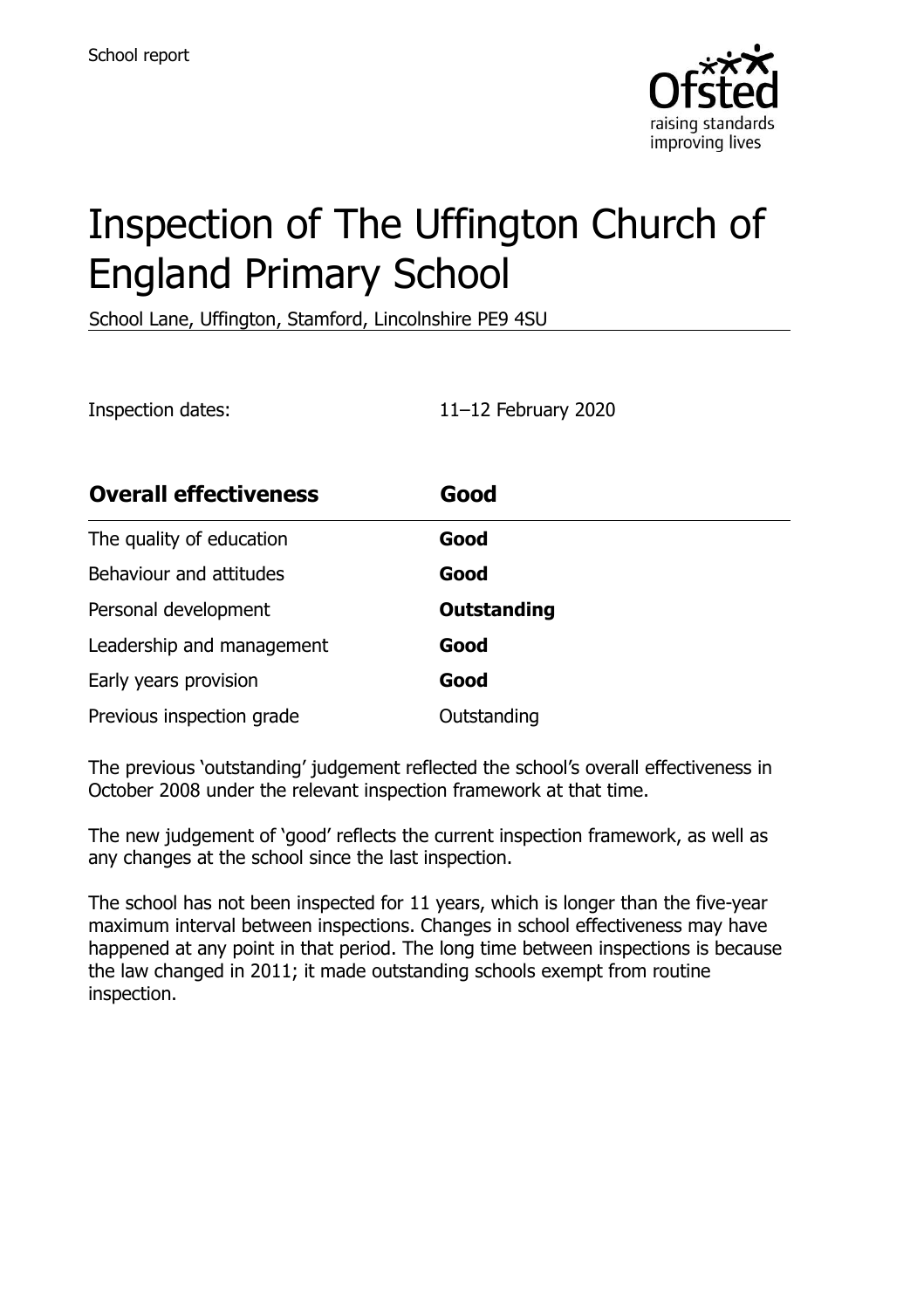

## **What is it like to attend this school?**

This is a small village school with a warm, family atmosphere. Older pupils are proud to care for the younger ones. They told us that they act as buddies to help look after Reception children if they feel nervous. Pupils understand the meaning of bullying. They say it rarely happens but they are confident staff will handle it well. They know what to do if they have any worries.

Behaviour is good. Pupils of all ages are keen, enthusiastic learners. They achieve well in reading, writing and mathematics by the end of Year 6. They are wellrounded individuals who are thoroughly prepared for secondary education.

The wide range of extra-curricular activities on offer is impressive. Staff encourage pupils to be ambitious and try as many activities as possible. These include sport, music, nature and the arts. Strong community links enrich pupils' cultural experiences. For example, local artists help pupils to make their annual contributions to the Stamford Georgian Festival.

Leaders and staff promote pupils' personal development exceptionally well. Pupils are encouraged to develop confidence, self-esteem and a strong work ethic. The 'Five ways to well-being' project provides daily opportunities to 'talk and connect'. This approach effectively promotes pupils' positive mental health.

#### **What does the school do well and what does it need to do better?**

Leaders and staff provide a good quality of education for pupils. The teaching of English and mathematics is strong. Science, history, religious education and personal, social and health education (PSHE) are also taught well. Pupils have a good recall of what they have learned in these subjects. The work staff provide is designed to capture pupils' interest and make them think hard. It is clear from leaders' plans and actions that similar improvements are being introduced across all other subjects.

Reading is a priority at this school. Children in the early years get off to a strong start through the daily phonics sessions. Support is readily provided for those who need to catch up. By the end of Year 2, most pupils are confident readers. However, some of the reading books are in poor condition and are not well matched to pupils' phonics knowledge. This slows progress for a small number of pupils. Older pupils understand the importance of reading. They know it will help them at secondary school and beyond.

Teachers have good subject knowledge in mathematics. They quickly notice when pupils do not understand an idea. They use these examples to help pupils understand and improve. Pupils shared work they were proud of with us. They told us they enjoy mathematics and appreciate how a topic is explored over several lessons. They say that this helps them to remember more.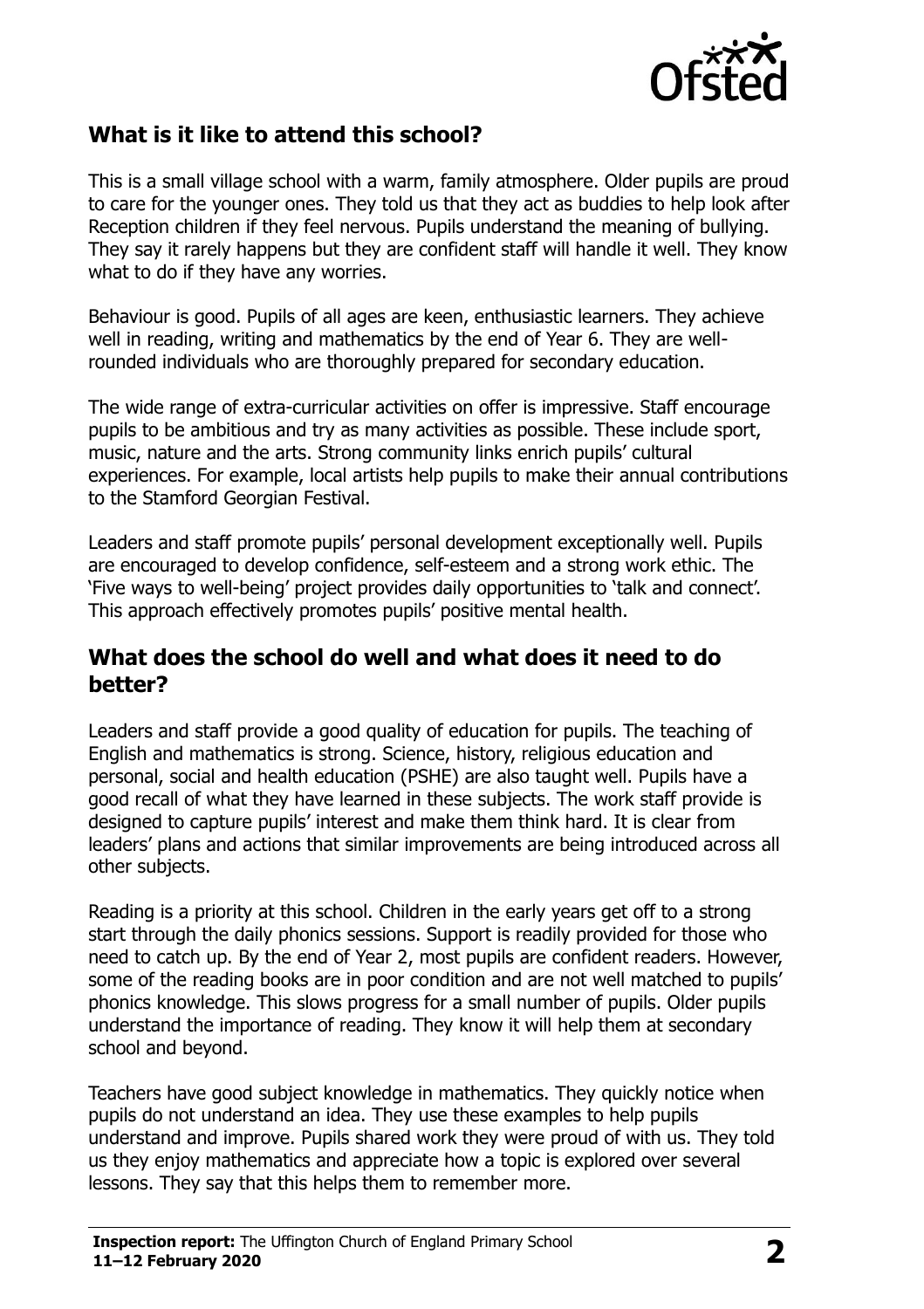

Pupils with special educational needs and/or disabilities are fully included in the life of the school. Staff involve parents and carers and other agencies in producing support plans that are well matched to pupils' needs.

Leaders and staff have high expectations for pupils' behaviour. Relationships are strong, and pupils cooperate well to support each other. This means that they make the most of the time in lessons. At playtimes, pupils of all ages play happily and energetically together.

There is an exceptionally strong focus on promoting pupils' personal development and positive mental health. This focus is shared by leaders, staff and governors. The school's Christian values are not superficial. They are embedded in the day-to-day life of the school and enhanced through the effective PSHE curriculum. Pupils benefit from numerous opportunities to take part in community and cultural activities. They develop an understanding of life in modern Britain by taking part in workshops, such as mock elections led by visiting Members of Parliament. Pupils also took part in a thought-provoking workshop about modern slavery. This enabled them to understand the concept of liberty. Pupils learn about a wide range of faiths. They have visited places of worship and learn about many customs and cultures.

Governors are effective in their roles. They fulfil their statutory duties well and consider staff workload and parents' views.

The experienced early years leader and her staff ensure that children have a positive start to school. Early reading and mathematics are a priority. Children in the early years are safe and well cared for. They behave well, responding readily to routines and instructions. Children make the most of the purposeful and interesting range of activities on offer. For example, as part of the current topic about India, they played cooperatively in the 'Indian restaurant' role-play area. Some pretended to take orders, while others read from the menu. This developed their language skills.

### **Safeguarding**

The arrangements for safeguarding are effective.

There is a positive culture of care and vigilance for pupils' safety and well-being. Leaders and staff know the pupils, and the needs of the community, very well. They are aware of the local safeguarding needs and the pressures families face. This led leaders to introduce the mental health project currently running in school. Staff are confident about the procedures for raising concerns about pupils. They waste no time in passing on any issues. Leaders respond quickly to concerns that are raised. Training for all staff and governors is up to date. Employment checks are in line with statutory requirements.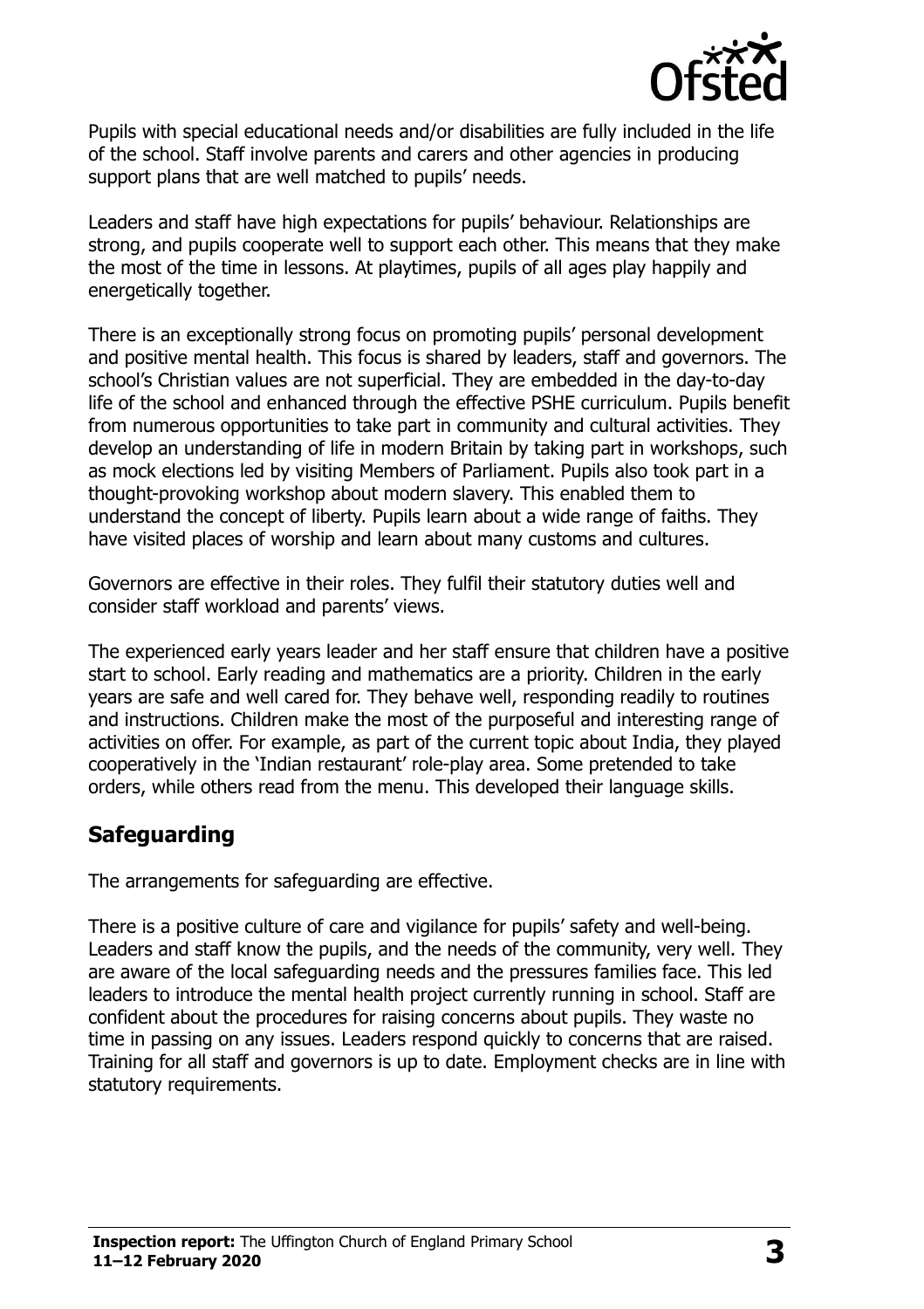

## **What does the school need to do to improve?**

## **(Information for the school and appropriate authority)**

- The school's curriculum is not yet sufficiently coherently planned and sequenced in some subjects. However, it is clear from the actions that leaders have already taken that they are in the process of bringing this about. For this reason, the transition arrangement has been applied in this case. Leaders are in the process of reviewing the curriculum. This is clearly set out in the school development plan. Leaders should ensure that they complete this planned work so that the curriculum is coherently planned and sequenced across all areas.
- Some of the books provided, especially for the younger pupils, are not easily decodable and are in a poor condition. This means that some pupils do not become confident readers as quickly as they should. Leaders should ensure that all reading books are in good condition and connect closely to pupils' phonics knowledge, especially for those in the early stages of learning to read or who are experiencing reading difficulties.

#### **How can I feed back my views?**

You can use [Ofsted Parent View](http://parentview.ofsted.gov.uk/) to give Ofsted your opinion on your child's school, or to find out what other parents and carers think. We use Ofsted Parent View information when deciding which schools to inspect, when to inspect them and as part of their inspection.

The Department for Education has further quidance on how to complain about a school.

If you are the school and you are not happy with the inspection or the report, you can [complain to Ofsted.](http://www.gov.uk/complain-ofsted-report)

### **Further information**

You can search for [published performance information](http://www.compare-school-performance.service.gov.uk/) about the school.

In the report, '[disadvantaged pupils](http://www.gov.uk/guidance/pupil-premium-information-for-schools-and-alternative-provision-settings)' refers to those pupils who attract government pupil premium funding: pupils claiming free school meals at any point in the last six years and pupils in care or who left care through adoption or another formal route.

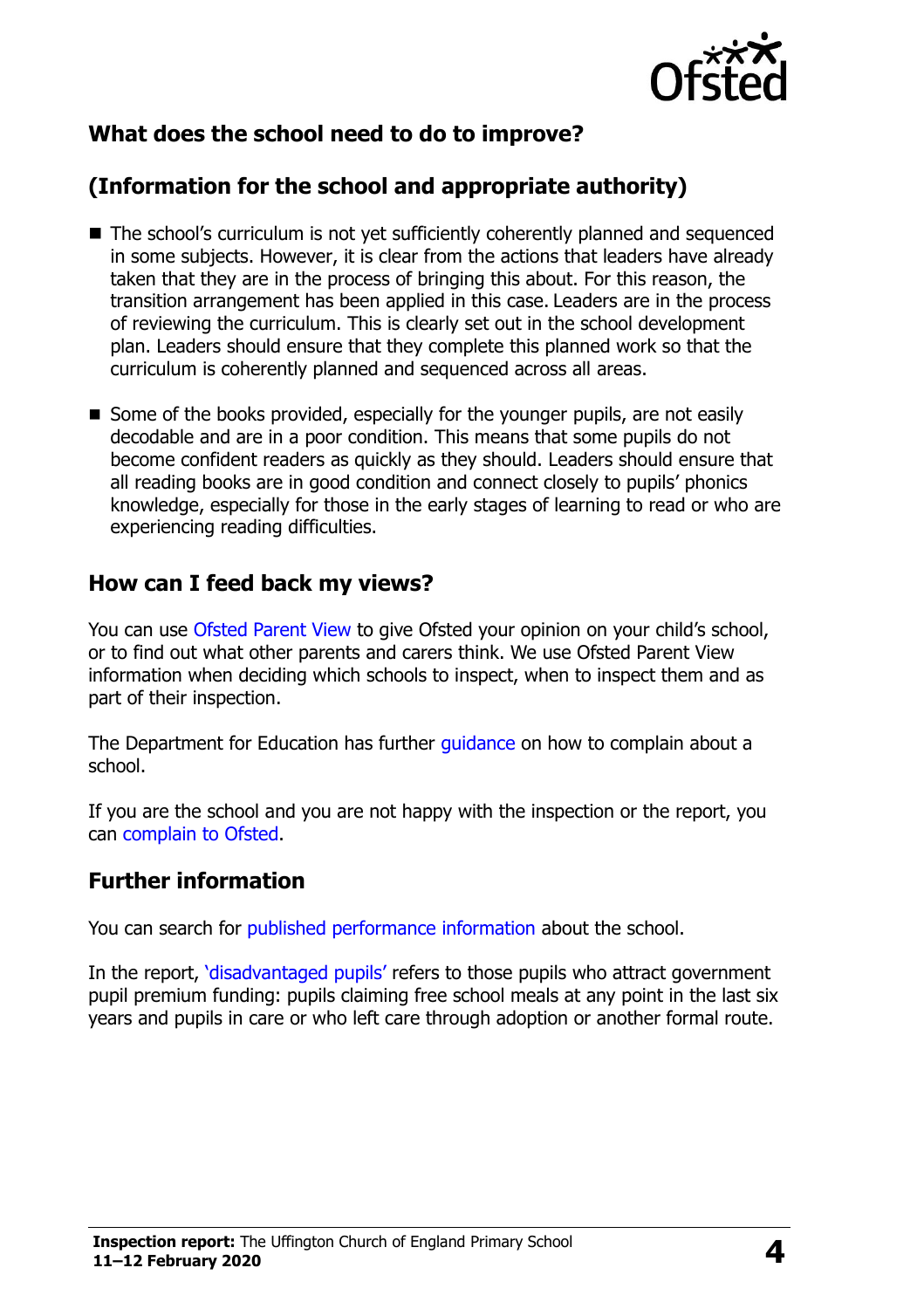

## **School details**

| Unique reference number             | 120541                     |
|-------------------------------------|----------------------------|
| <b>Local authority</b>              | Lincolnshire               |
| <b>Inspection number</b>            | 10121311                   |
| <b>Type of school</b>               | Primary                    |
| <b>School category</b>              | Voluntary controlled       |
| Age range of pupils                 | 4 to 11                    |
| <b>Gender of pupils</b>             | Mixed                      |
| Number of pupils on the school roll | 94                         |
| <b>Appropriate authority</b>        | The governing body         |
| <b>Chair</b>                        | <b>Ron Carter</b>          |
| <b>Headteacher</b>                  | <b>Helen Simms</b>         |
| Website                             | www.uffingtonprimary.co.uk |
| Date of previous inspection         | 22-23 October 2008         |

## **Information about this school**

■ An inspection of denominational education and collective worship was carried out under section 48 of the Education Act 2005 in May 2018.

## **Information about this inspection**

We carried out this inspection under section 8 of the Education Act 2005. We deemed the inspection a section 5 inspection under the same Act.

The previous 'outstanding' judgement reflected the school's overall effectiveness in October 2008 under the relevant inspection framework at that time.

The new judgement of 'good' reflects the current inspection framework, as well as any changes at the school since the last inspection.

The school has not been inspected for 11 years, which is longer than the five-year maximum interval between inspections under section 5 of the Education Act 2005. Changes in school effectiveness may have happened at any point in that period. The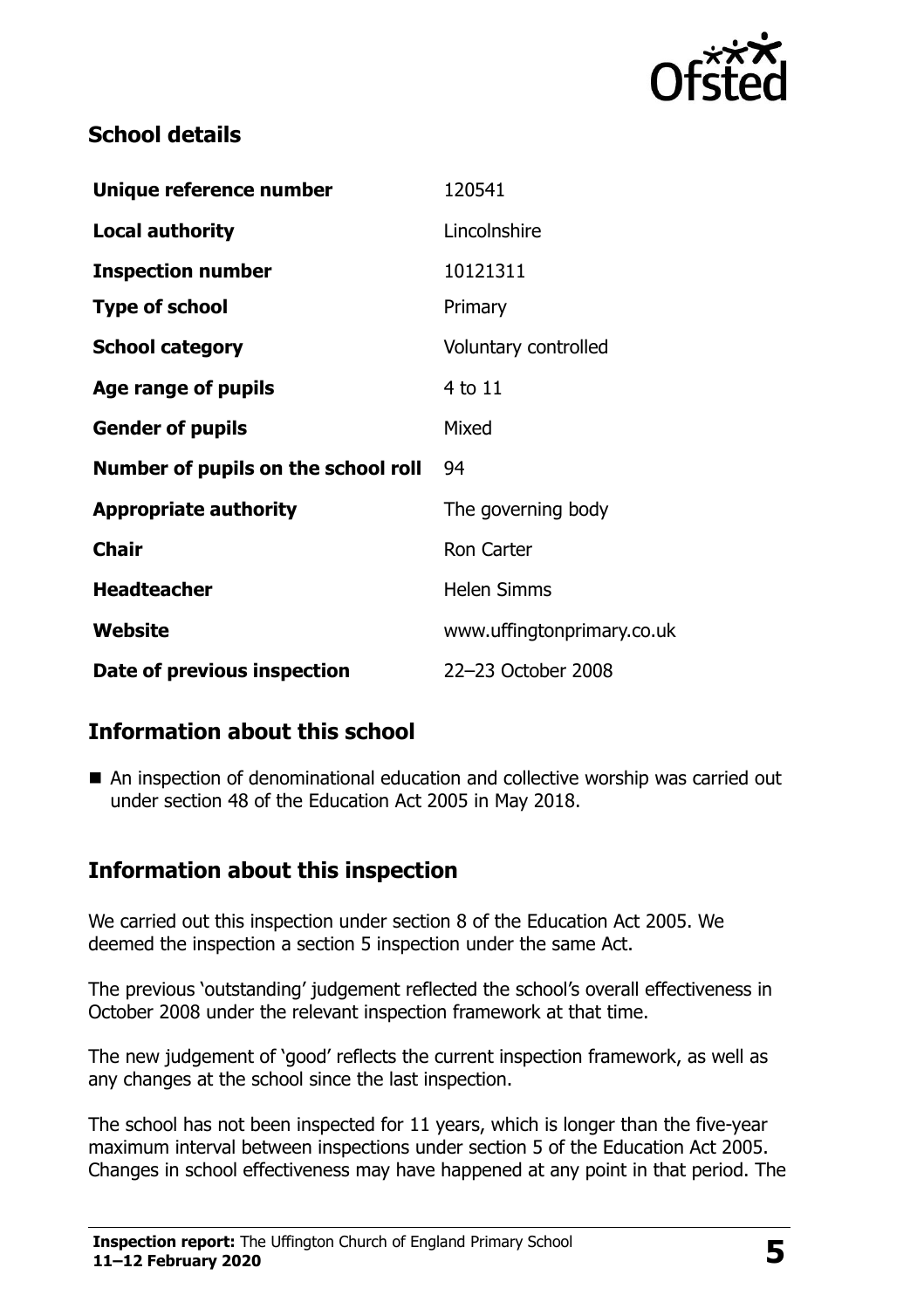

long time between inspections is because the law changed in 2011; it made most outstanding schools exempt from routine inspection.

- We met with the headteacher, the special educational needs coordinator and other curriculum leaders.
- $\blacksquare$  I held a meeting with a group of governors, including the chair.
- We did deep dives in reading, mathematics, history and science. This involved speaking with leaders, teachers and pupils, visiting lessons, hearing pupils read and examining pupils' work in books.
- We visited lessons and examined pupils' work across a range of other subjects.
- We observed pupils' behaviour in lessons and around school.
- We evaluated safeguarding by speaking with pupils, staff and governors. We reviewed policies, systems for recording concerns, training records and procedures for checking staff suitability to work with children.

#### **Inspection team**

Christine Watkins, lead inspector Her Majesty's Inspector

Liz Moore **Contact Contact Contact Contact Contact Contact Contact Contact Contact Contact Contact Contact Contact Contact Contact Contact Contact Contact Contact Contact Contact Contact Contact Contact Contact Contact Con**